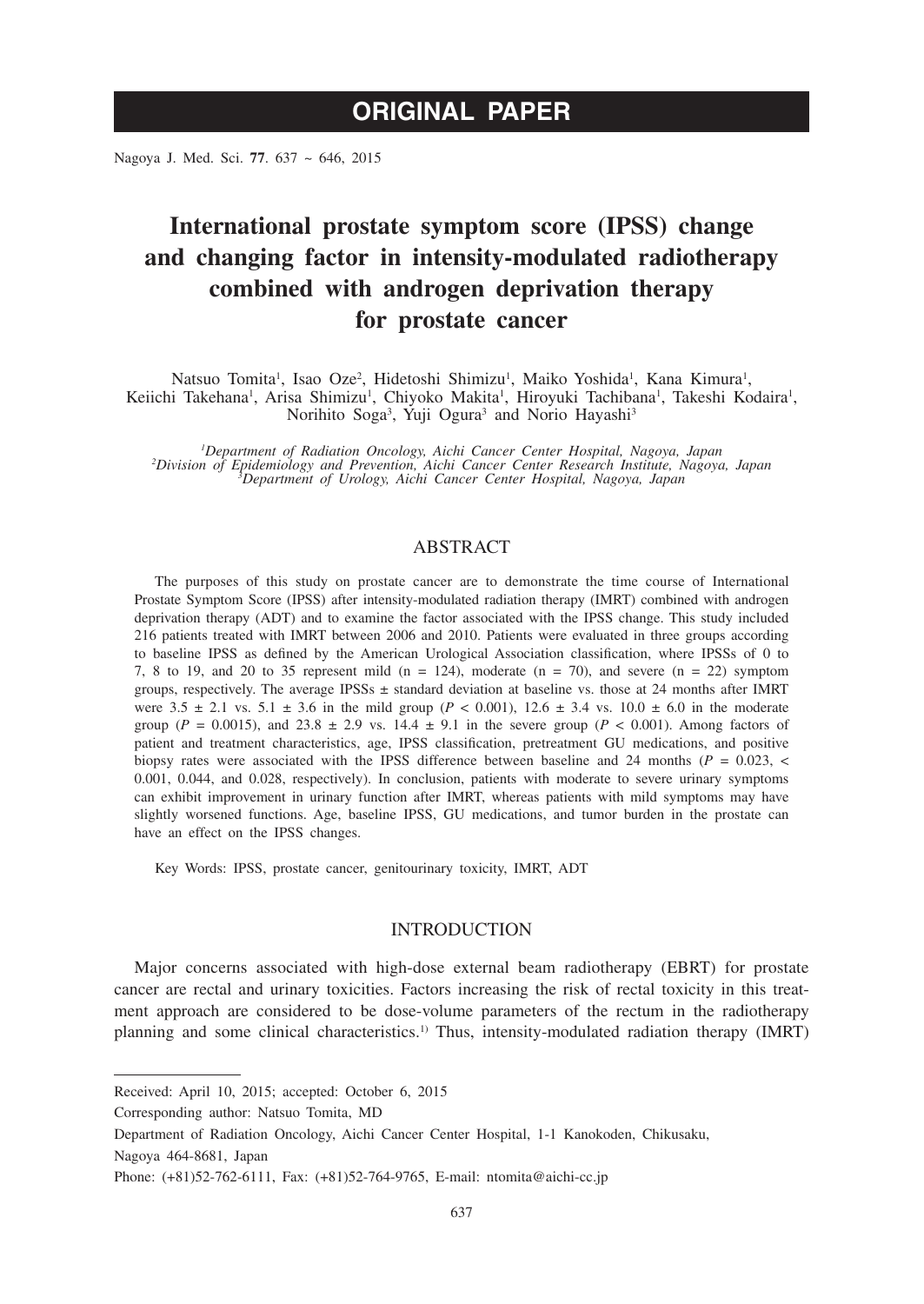has reduced rectal toxicity in this curative treatment.<sup>2, 3)</sup> On the other hand, clinical factors related to genitourinary (GU) toxicities have not been fully elucidated. GU toxicities were enhanced by dose escalation with IMRT. We should pay more attention to detailed quality of life analysis, not only with respect to rectal bleeding but also other specific symptoms such as urinary incontinence.4) Reliable dose–volume models of GU toxicity also remain unavailable because of the variable bladder filling occurring between computed tomography (CT) simulation and irradiation.<sup>5)</sup>

In the case of brachytherapy, the pretreatment International Prostate Symptom Score (IPSS) has a high correlation with urinary function after treatment.<sup>6)</sup> It is established that patients with pretreatment high IPSS and poor urinary function are typically not candidates for brachytherapy.<sup>7)</sup> However, the significance of pretreatment IPSS and the time course of IPSS have not been clearly demonstrated in EBRT for prostate cancer. The purpose of this study was to demonstrate the IPSS course of prostate cancer patients after IMRT combined with androgen deprivation therapy (ADT) and to examine the relationship between the GU toxicity and the clinical characteristics with pretreatment IPSS.

# MATERIALS AND METHODS

#### *Patients*

Of 241 patients treated with IMRT for clinically localized prostate cancer between June 2006 and December 2010 at our hospital, 216 who had continuous IPSSs were included in this retrospective study. Twenty-five patients excluded from this study lacked continuous IPSS data, mainly at the baseline. Informed consent was obtained for IMRT and data exploitation under adequate privacy control from all patients before treatment. This study was approved by the institutional review board.

## *Androgen deprivation therapy and radiotherapy*

All patients were given neoadjuvant ADT consisting of a combination of a luteinizing hormone-releasing hormone (LHRH) analogue and anti-androgen treatment. The median time of neoadjuvant ADT was 10 months (range, 2–68 months). Most patients (96.8%) also received adjuvant ADT consisting of only the LHRH analogue. The median time of adjuvant ADT was 19 months (range,  $1-37$  months). The details of ADT are described in our previous report.<sup>2)</sup>

The entire bladder was delineated on radiation planning CT as an organ at risk. The bladder V70, V40, and V20 means the percentage of the bladder covered by at least 70 Gy, 40 Gy, and 20 Gy, respectively. The definitions of the planning target volume (PTV) and other normal structures and other details for IMRT methods are described in our previous report.<sup>2)</sup> Whole-pelvic radiotherapy was not used. Patients basically received 74 Gy in the low-risk group and 78 Gy in intermediate- and high-risk groups according to the National Comprehensive Cancer Network (NCCN) criteria.

## *Follow-up and data analysis*

Follow-up evaluations were performed at 3-month intervals. IPSS consisting of seven domains, for evaluating incomplete emptying, frequency, weak stream, intermittency, urgency, straining, and nocturia, was measured on a 0 to 5 scale at each follow-up. The length of follow-up was calculated from the start date of IMRT. IPSSs at baseline (i.e., before the initiation of any therapy), and about 3, 6, 12, and 24 months after IMRT were reviewed. Patients were divided and evaluated in three groups according to baseline IPSS as defined by the American Urological Association (AUA) classification, where IPSSs of 0 to 7, 8 to 19, and 20 to 35 represent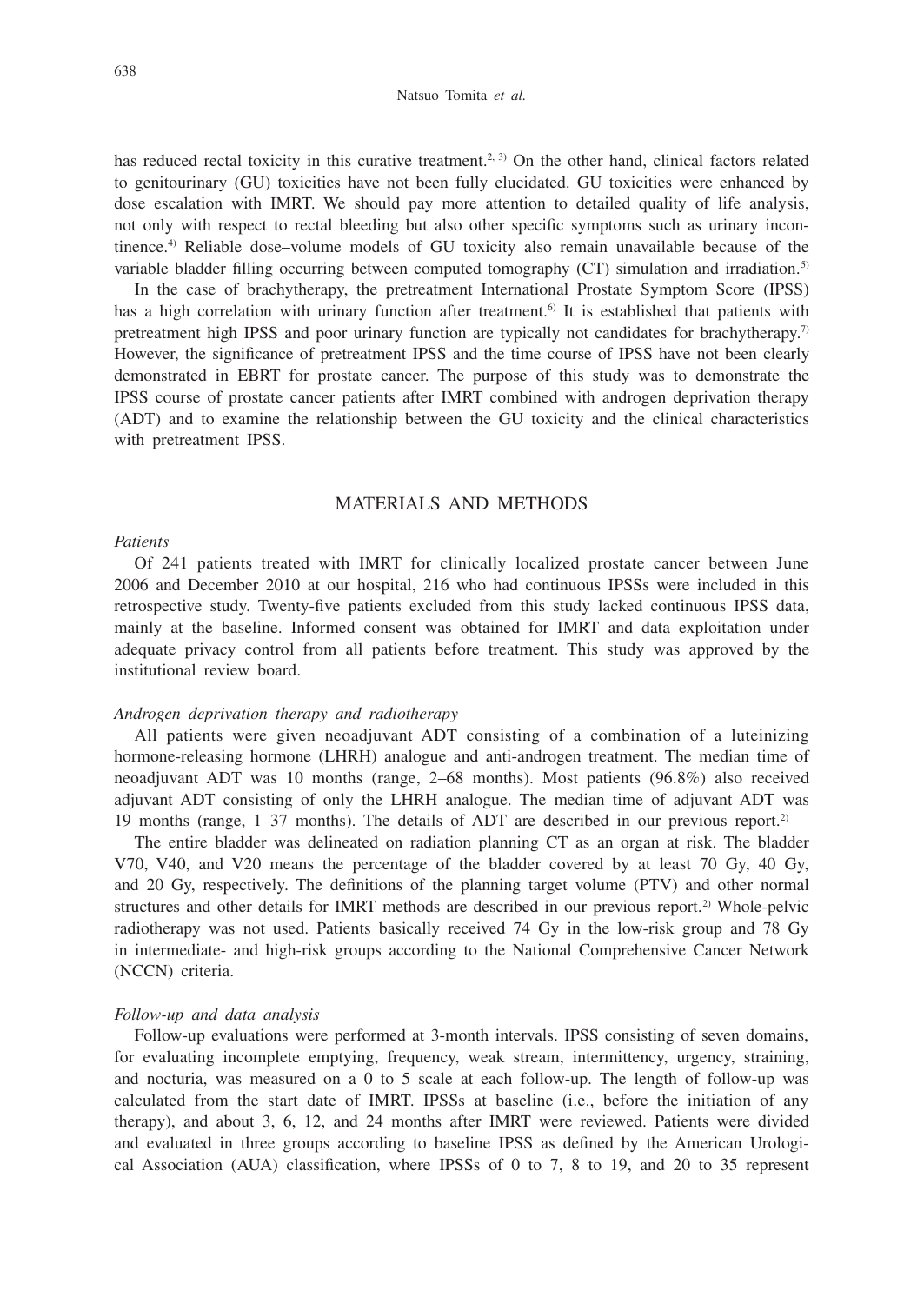mild, moderate, and severe symptom groups, respectively. Toxicity was scored according to the Radiation Therapy Oncology Group morbidity grading scale.<sup>8)</sup> The Kruskal-Wallis test was used in the comparison of patient and treatment characteristics among the three AUA groups. The Friedman test was used to detect the changes of IPSS from baseline to 24 months after IMRT. The Wilcoxon signed-rank test was used in the comparison of IPSS at baseline and at 24 months. The effects of patient characteristics and treatment parameters on the IPSS difference between baseline and 24 months were analyzed by the Mann-Whitney U test and the multiple linear regression model. The Fisher's exact test was used in the analysis of potential factors associated with acute and late GU toxicity. A logistic regression model was used to identify significant predictors of acute and late GU toxicity and the IPSS difference between baseline and 24 months. All factors were adjusted in the analyses of the multiple linear regression model and a logistic regression model. Median values were basically adopted as cut-off values for these factors. The following factors were analyzed: age  $(≤ 69$  vs.  $≥ 70$ ), T-stage  $(≤ T2$  vs.  $≥ T3)$ , positive rate in needle biopsy ( $\leq 50\%$  vs.  $> 50\%$ ), pretreatment GU medications, diabetes, neoadjuvant ADT time  $(\leq 10$  months vs. > 10 months), total ADT time  $(\leq 27$  months vs. > 27 months), prostate volume  $(\leq 20 \text{ cc vs.} > 20 \text{ cc})$ , PTV maximum dose  $(\leq 81.9 \text{ Gy vs.} > 81.9 \text{ Gy})$ , PTV volume  $(\leq 60 \text{ cc})$ vs. > 60 cc), bladder V70 (≤ 10% vs. > 10%), bladder V40 (≤ 39% vs. > 39%), bladder V20  $(\leq 75\% \text{ vs.} > 75\%)$ , bladder maximum dose  $(\leq 81 \text{ Gy vs.} > 81 \text{ Gy})$ . A P-value of  $< 0.05$  was considered significant. All statistical analyses were performed with  $EZR$ ,<sup>9)</sup> which is a graphical user interface for R (The R Foundation for Statistical Computing).

# **RESULTS**

## *Patient and treatment characteristics*

The median age of the subjects was 69 years. More than half of the patients (115, 53.2%) had T3a or higher T-stage. The median baseline IPSS was 6. Forty patients (18.5%) took GU medications before the initiation of any therapy. All pretreatment GU medications were alphablockers. The numbers of patients were 124 in the mild (baseline IPSS  $\leq$  7), 70 in the moderate (baseline IPSS  $\geq$  8 and  $\leq$  19), and 22 in the severe group (baseline IPSS  $\geq$  20). During IMRT, 43 patients (20.0%) started GU medications and five patients (2.4%) changed their medications or needed the addition of the new drug. Of these 48 patients in total, 21, 21, and 6 patients were the mild, the moderate, and the severe group, respectively. The used drugs were mainly alpha-blockers and two patients  $(0.9\%)$  took anticholinergic drug. After IMRT, 12 patients (5.6%) started GU medications and six patients (2.8%) changed their medications or needed the addition of the new drug. Of these 18 patients in total, 7, 7, and 4 patients were the mild, the moderate, and the severe group, respectively. The used drugs were mainly alpha-blockers and seven patients (3.2%) took anticholinergic drug. The median follow-up time from the start date of IMRT was 34 months (range, 18–66 months). Therefore, IPSSs at 18 or 21 months after IMRT were used as alternatives to those at 24 months for 14 patients (6.5%). Table 1 describes patient and treatment characteristics. The rates of GU medications were significantly higher in the following order: mild, moderate, and then the severe group  $(P < 0.001)$ . The prostate volumes measured on radiotherapy planning CT tended to be larger in the following order: mild, moderate, and then the severe group ( $P = 0.053$ ). The PTV volumes were significantly larger in the following order: mild, moderate, and then the severe group ( $P = 0.010$ ).

#### *IPSS courses after IMRT*

IPSS significantly changed over time in all patients  $(P < 0.001)$ . The average IPSS was high-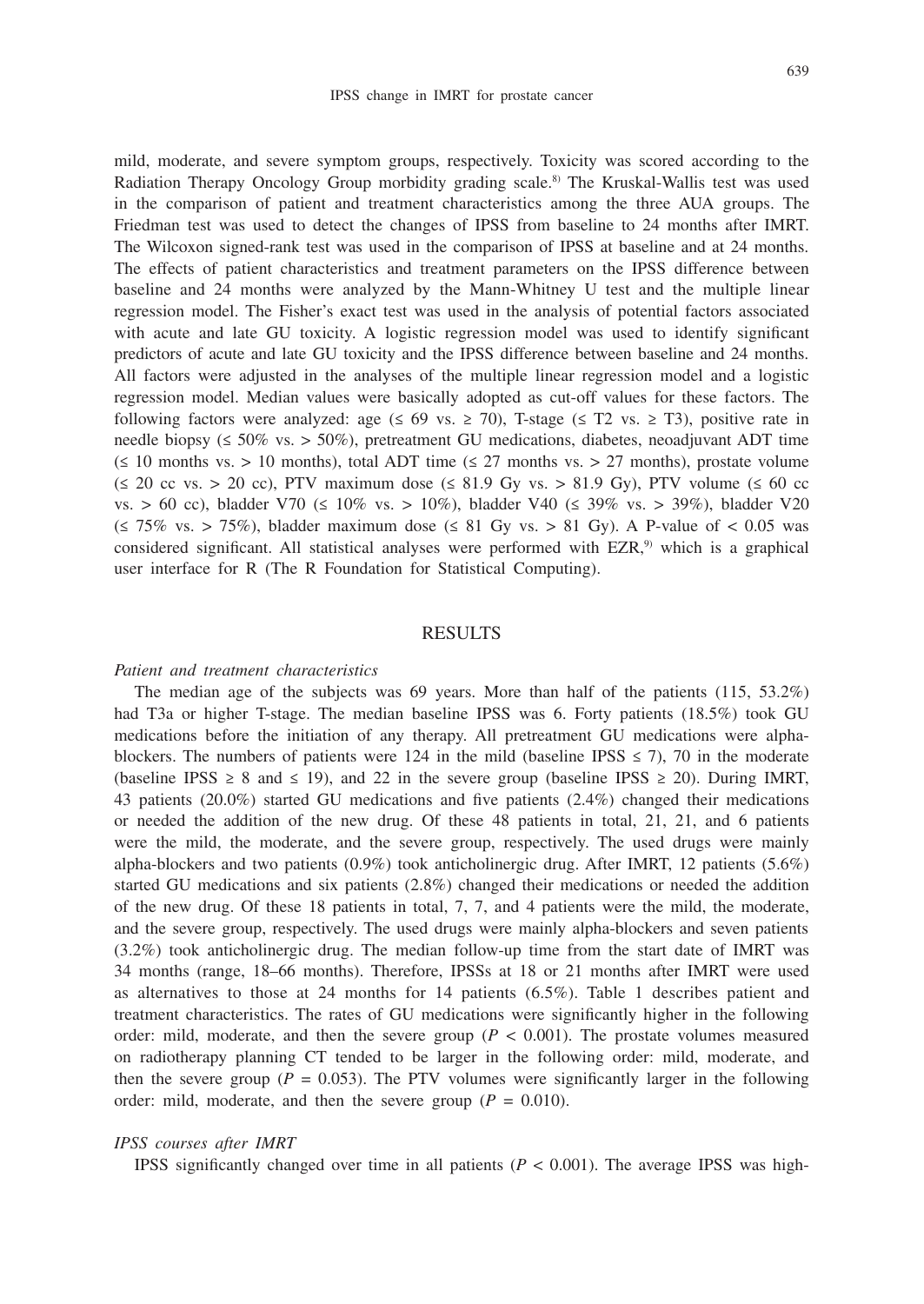|                              |       |                      | AUA classification |              |          |             |  |
|------------------------------|-------|----------------------|--------------------|--------------|----------|-------------|--|
| Characteristic               |       | All patients         | mild               | moderate     | severe   | $P$ value   |  |
|                              |       | $n = 216$            | $n = 124$          | $n = 70$     | $n = 22$ |             |  |
| Age (years)                  |       | $69(49-81)$          | 68.2               | 69.5         | 68.7     | 0.51        |  |
| PSA level (ng/ml)            |       | 14.13 (1.40-319.00)  | 30.0               | 28.0         | 25.8     | 0.32        |  |
| Gleason score                |       | $7(5-10)$            | 7.4                | 7.3          | 7.6      | 0.71        |  |
| Tumor stage<br>$T1-T2$       |       | 101 $(46.8\%)$       | 57                 | 33           | 11       | 0.93        |  |
|                              | T3-T4 | $115(53.2\%)$        | 67                 | 37           | 11       |             |  |
| Positive biopsy rate $(\%)$  |       | $50.0(3.0-100.0)$    | 46.4               | 50.3         | 48.0     | 0.70        |  |
| Positive biopsy $> 50\%$ (%) |       | 35.1                 | 31.5               | 41.4         |          | 0.38        |  |
| <b>Baseline IPSS</b>         |       | $6(0-32)$            | 3.5                | 12.6         | 23.8     | < 0.001     |  |
| GU medications $(\%)$        |       | 40 $(18.5\%)$        | 9.7                | 27.1         | 40.9     | ${}< 0.001$ |  |
| Diabetes $(\% )$             |       | $21(9.7\%)$          | 7.3                | 12.9         | 13.6     | 0.36        |  |
| Neoadjuvant ADT (month)      |       | $10(2-68)$           | 10.9               | 10.4         | 10.9     | 0.65        |  |
| Total ADT (month)            |       | $27(4-94)$           | 27.7               | 26.5         | 27.4     | 0.53        |  |
| Prostate volume (cc)         |       | $20.8(8.0-100.8)$    | 21.7               | 23.9         | 24.4     | 0.053       |  |
| PTV volume (cc)              |       | $59.4(22.1-190.9)$   | 59.2               | 67.1         | 68.1     | 0.010       |  |
| Prescribed dose (Gy)         |       | 78 (70.0–78.0)       | 77.7               | 77.4         | 77.3     | 0.16        |  |
| Bladder V70 $(\%)$           |       | $10.0(2.0-34.0)$     | 10.7               | 10.0<br>12.8 |          | 0.056       |  |
| Bladder V40 $(\% )$          |       | 38.9 (12.9-88.7)     | 40.6               | 37.6         | 45.0     | 0.13        |  |
| Bladder V20 $(\% )$          |       | $73.5(28.0 - 100.0)$ | 74.1               | 69.2         | 73.9     | 0.063       |  |
| Bladder max. dose (Gy)       |       | $80.9(73.6 - 84.1)$  | 80.7               | 80.5         | 80.5     | 0.85        |  |
| Follow-up (month)            |       | $34(18-66)$          | 36.3               | 34.4         | 34.8     | 0.70        |  |

**Table 1** Patient and treatment characteristics

Data of all patients and each group are presented as median and mean, respectively. Data of positive rate in needle biopsy were missing in 3 patients (2 in the mild group and 1 in the moderate group).

est at three months after IMRT and lowest at 24 months after IMRT. Figure 1 the shows IPSS courses in the three groups according to the AUA classification. The average IPSS significantly changed over time in all three groups (all  $P < 0.001$ ). The average IPSS was lowest at baseline  $(3.5 \pm 2.1)$ , highest at three months after IMRT  $(8.1 \pm 5.5)$ , and second lowest at 24 months after IMRT (5.1  $\pm$  3.6) in the mild group. The average IPSS at 24 months after IMRT was significantly higher than that at baseline in the mild group  $(5.1 \pm 3.6 \text{ vs. } 3.5 \pm 2.1, P < 0.001)$ . In the moderate group, the highest average IPSS was at three months after IMRT (12.9  $\pm$  6.5) and the lowest was at 24 months after IMRT (10.0  $\pm$  6.0). The average IPSS at 24 months after IMRT was significantly lower than that at baseline in the moderate group (10.0  $\pm$  6.0 vs. 12.6  $\pm$  3.4,  $P = 0.0015$ ). In the severe group, the average IPSS was highest at baseline (23.8)  $\pm$  2.9) and lowest at 6 months after IMRT (13.5  $\pm$  7.1). The average IPSS at 24 months after IMRT was significantly lower than that at baseline in the severe group (14.4  $\pm$  9.1 vs. 23.8  $\pm$ 2.9,  $P < 0.001$ ).

The average IPSS difference between baseline and 24 months was  $-0.9 \pm 6.2$  in all the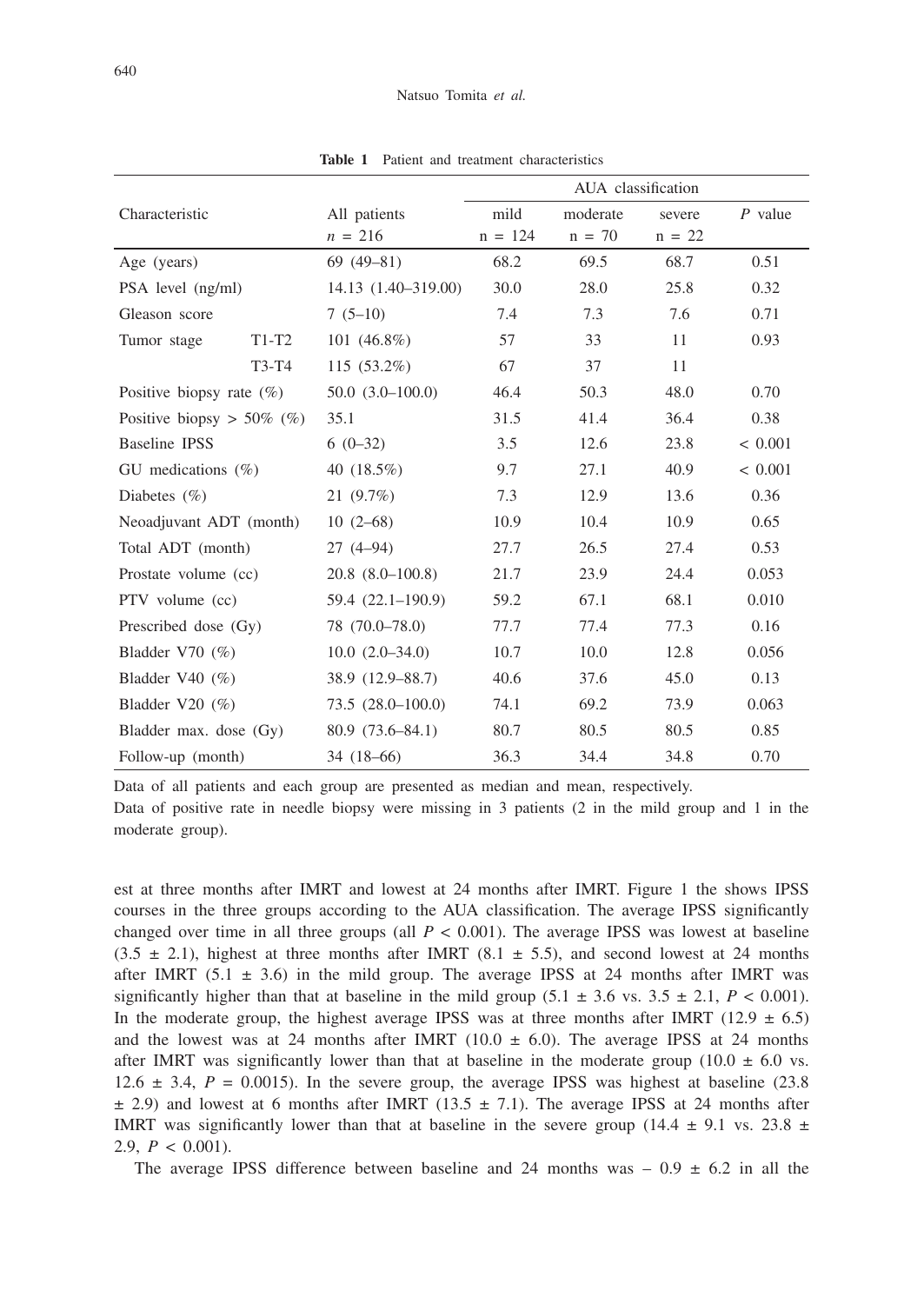

**Fig. 1** IPSS trends of three groups after IMRT combined with ADT according to the AUA classification. Bars and lines represent mean IPSSs and standard deviations at each time.  $*$  means statistically significant ( $P < 0.01$ ) compared with those at baseline in each group.

patients. Table 2 shows the effects of patient and treatment characteristics on the IPSS difference between baseline and 24 months. IPSS classification, pretreatment GU medications, and positive biopsy rates were associated with the IPSS difference between baseline and 24 months by the Mann-Whitney U test  $(P < 0.001, P < 0.001,$  and  $P = 0.0078$ , respectively). In the multiple linear regression model, age, IPSS classification, pretreatment GU medications, and positive biopsy rates were associated with the IPSS difference between baseline and 24 months ( $P = 0.023$ , < 0.001, 0.044, and 0.028, respectively).

#### *Urinary toxicity*

Table 3 shows the incidence of acute and late GU toxicities. Of 51 patients (23.6%) who developed acute Grade 2 urinary toxicity, most of the symptoms (46, 21.3%) were dysuria, such as urinary frequency. Table 4 shows the effects of patient characteristics and treatment parameters on acute and late GU toxicities. In Fisher's exact test, only baseline IPSS classification was associated with acute GU toxicity  $(P = 0.0089)$ . Multiple logistic regression analysis also showed that baseline IPSS classification was an independent factor associated with acute GU toxicity (*P* = 0.0089). A one-unit increase of the AUA classification doubled the acute GU toxicity risk.

Of 16 patients (7.4%) who developed late Grade 2 urinary toxicity, 13 patients (6.0%) experienced dysuria requiring medication or medication change at a median of 19 months (range, 8–47 months). Two patients (0.9%) experienced Grade 3 urinary retention requiring self-catheterization or dilation at 14 and 17 months after IMRT. One patient (0.5%) developed bladder ulcer requiring laser coagulation (Grade 3) at 14 months after IMRT. In the Fisher's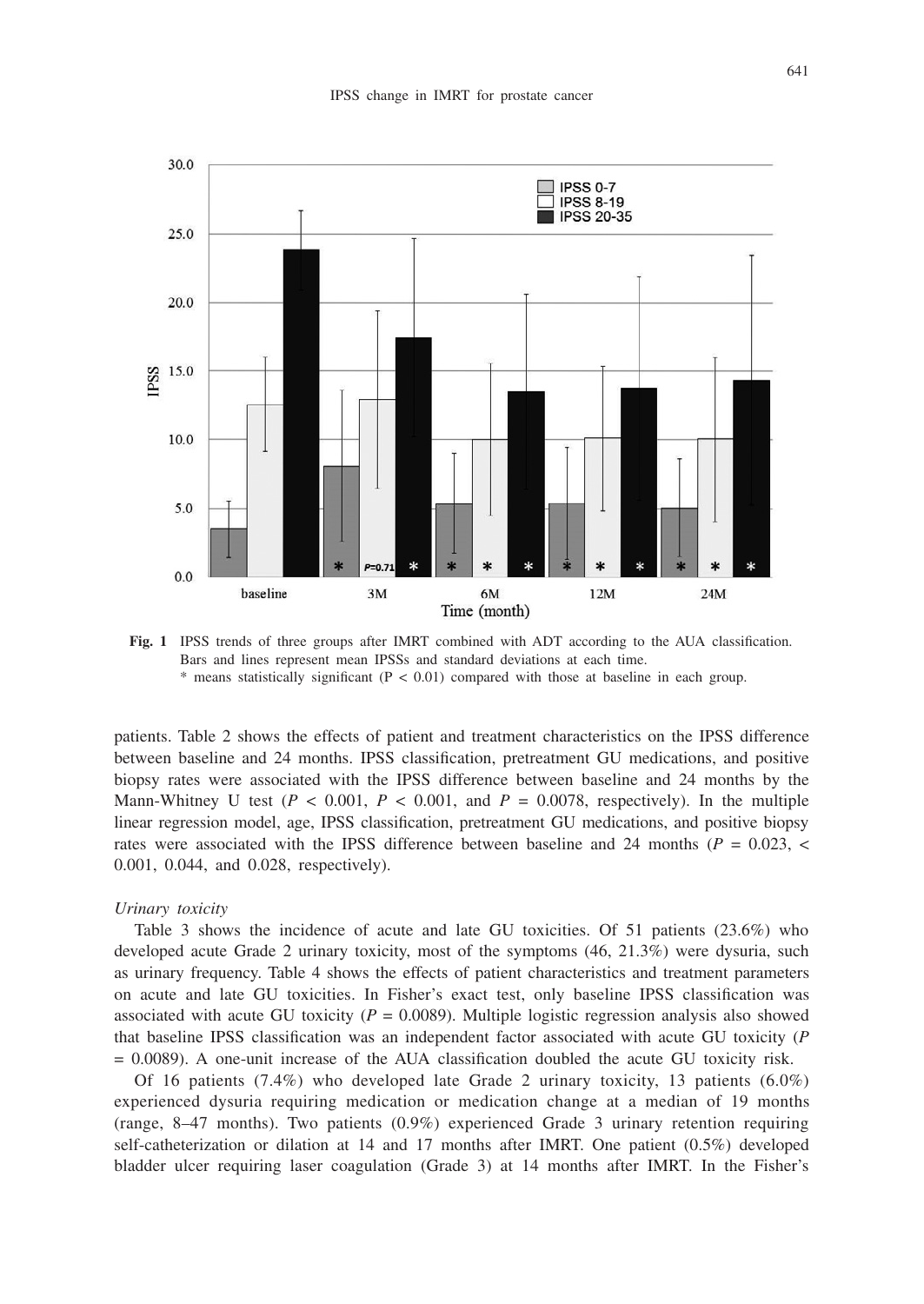| Characteristic       | Mann-Whitney U test | Multiple linear regression model |                |           |  |  |
|----------------------|---------------------|----------------------------------|----------------|-----------|--|--|
|                      | $P$ value           | RC                               | 95% CI         | $P$ value |  |  |
| Age                  | 0.51                | $-1.7$                           | $-3.1 - -0.24$ | 0.023     |  |  |
| Tumor stage          | 0.21                | $-0.039$                         | $-1.7 -1.6$    | 0.96      |  |  |
| Baseline IPSS        | < 0.001             | 4.8                              | $3.7 - 5.9$    | < 0.001   |  |  |
| GU medications       | < 0.001             | 1.9                              | $0.060 - 3.8$  | 0.044     |  |  |
| <b>Diabetes</b>      | 0.071               | 0.56                             | $-1.8-2.9$     |           |  |  |
| ADT                  | 0.55                | 0.81                             | $-0.73-2.3$    | 0.30      |  |  |
| Prostate volume      | 0.93                | $-0.34$                          | $-2.1-1.4$     | 0.70      |  |  |
| PTV volume           | 0.66                | $-0.39$                          | $-2.1-1.3$     | 0.66      |  |  |
| PTV max. dose        | 0.65                | 0.35                             | $-1.3-2.0$     | 0.68      |  |  |
| Bladder V70          | 0.27                | $-0.58$                          | $-1.9-1.8$     | 0.53      |  |  |
| Bladder V40          | 0.55                | 1.4                              | $-0.69 - 3.5$  | 0.19      |  |  |
| Bladder V20          | 0.085               | $-1.7$                           | $-3.7-0.20$    | 0.080     |  |  |
| Bladder max. dose    | 0.45                | 0.13                             | $-1.5-1.8$     | 0.87      |  |  |
| Positive biopsy rate | 0.0078              | 1.9                              | $0.22 - 3.5$   | 0.028     |  |  |

**Table 2** Effects of patient characteristics and treatment parameters on the IPSS difference between baseline and 24 months in the Mann-Whitney U test and the multiple linear regression model

 $RC = regression coefficient$   $CI = confidence interval$ 

|                      |                      |                  | AUA classification |                      |                     | AUA classification          |                 |                |  |
|----------------------|----------------------|------------------|--------------------|----------------------|---------------------|-----------------------------|-----------------|----------------|--|
|                      | Acute GU<br>toxicity | mild             | moderate           | severe               | Late GU<br>toxicity | mild                        | moderate        | severe         |  |
|                      | $n = 216$            | $n = 124$        | $n = 70$           | $n = 22$             | $n = 216$           | $n = 124$                   | $n = 70$        | $n = 22$       |  |
| Total                | 51<br>$(23.6\%)$     | 21<br>$(16.9\%)$ | 22<br>$(31.4\%)$   | 8<br>$(36.4\%)$      | 19<br>$(8.8\%)$     | 10<br>$(8.1\%)$             | 7<br>$(10.0\%)$ | 2<br>$(9.1\%)$ |  |
| Grade 2              |                      |                  |                    |                      |                     |                             |                 |                |  |
| dysuria              | 46<br>$(21.3\%)$     | 21<br>$(16.9\%)$ | 18<br>$(25.7\%)$   | $\tau$<br>$(31.8\%)$ | 13<br>$(6.0\%)$     | $\overline{4}$<br>$(3.2\%)$ | 6<br>$(8.6\%)$  | 2<br>$(9.1\%)$ |  |
| hematuria            | $3(1.4\%)$           | $\theta$         | $2(2.9\%)$         | 1 $(4.5\%)$          | $1(0.5\%)$          | $1(0.8\%)$                  | $\overline{0}$  | $\theta$       |  |
| pain on<br>urination | $2(0.9\%)$           | $\overline{0}$   | $2(2.9\%)$         | $\theta$             | $\theta$            | $\overline{0}$              | $\overline{0}$  | $\theta$       |  |
| cystis               | $\overline{0}$       | $\theta$         | $\theta$           | $\mathbf{0}$         | $2(0.9\%)$          | 2 $(1.6\%)$                 | $\theta$        | $\theta$       |  |
| Grade 3              |                      |                  |                    |                      |                     |                             |                 |                |  |
| urinary<br>retention | $\Omega$             | $\Omega$         | $\theta$           | $\theta$             | $2(0.9\%)$          | $1(0.8\%)$                  | $1(1.4\%)$      | $\theta$       |  |
| bladder ulcer        | $\Omega$             | $\Omega$         | $\theta$           | $\theta$             | $1(0.5\%)$          | $1(0.8\%)$                  | $\theta$        | $\overline{0}$ |  |
| Grade 4              | $\Omega$             | $\Omega$         | $\mathbf{0}$       | $\overline{0}$       | $\theta$            | $\theta$                    | $\theta$        | $\theta$       |  |

**Table 3** Incidence of acute and late Grade 2 or higher genitourinary (GU) toxicity among patients treated with intensity-modulated radiation therapy (IMRT)

Rates are represented within each group.

exact test, no factor was associated with  $\geq$  Grade 2 late GU toxicity, as shown in Table 4. In the multiple logistic regression model, only bladder V70 was significantly associated with  $\geq$  Grade 2 late GU toxicity ( $P = 0.033$ ). Patients with bladder V70 > 10% had about four-fold higher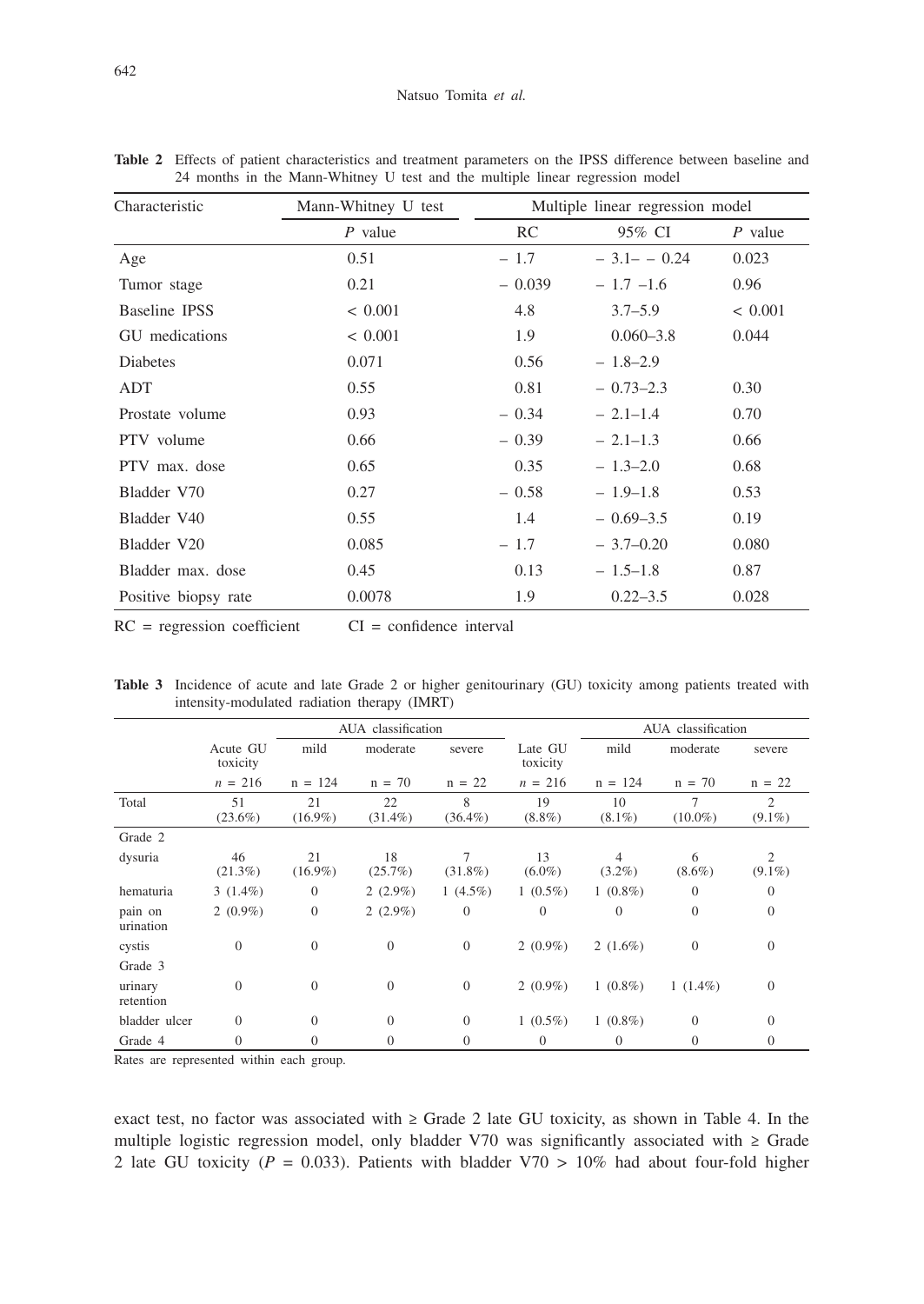|                   | Effects on acute GU toxicity |                           |              |                        | Effects on late GU toxicity |           |               |           |
|-------------------|------------------------------|---------------------------|--------------|------------------------|-----------------------------|-----------|---------------|-----------|
| Characteristic    | Fisher's<br>exact test       | Logistic regression model |              | Fisher's<br>exact test | Logistic regression model   |           |               |           |
|                   | $P$ value                    | <b>OR</b>                 | 95% CI       | $P$ value              | $P$ value                   | <b>OR</b> | 95% CI        | $P$ value |
| Age               | 0.11                         | 1.6                       | $0.77 - 3.1$ | 0.22                   | 1                           | 1.1       | $0.38 - 3.2$  | 0.88      |
| Tumor stage       | 0.055                        | 0.53                      | $0.26 -1.1$  | 0.071                  | 0.81                        | 1.2       | $0.38 - 4.0$  | 0.73      |
| Baseline IPSS     | 0.0089                       | 2.0                       | $1.2 - 3.3$  | 0.0089                 | 0.88                        | 1.6       | $0.72 - 3.4$  | 0.27      |
| GU medications    | 0.68                         | 0.51                      | $0.20 - 1.3$ | 0.17                   | 0.21                        | 0.18      | $0.021 - 1.6$ | 0.12      |
| Diabetes          |                              | 0.81                      | $0.26 - 2.5$ | 0.72                   | 0.23                        | <b>NE</b> | <b>NE</b>     | NE        |
| ADT               | 0.33                         | 0.57                      | $0.28 - 1.2$ | 0.12                   | 0.35                        | 1.5       | $0.46 - 4.8$  | 0.50      |
| Prostate volume   | 0.43                         | 1.2                       | $0.51 - 2.8$ | 0.68                   | 0.34                        | 1.8       | $0.50 - 6.2$  | 0.38      |
| PTV volume        | 0.52                         | 0.89                      | $0.40 - 2.0$ | 0.79                   | 0.64                        | 0.55      | $0.16 - 1.9$  | 0.33      |
| PTV max. dose     | 0.63                         | 2.1                       | $0.91 - 5.0$ | 0.083                  | 0.81                        | 0.66      | $0.20 - 2.2$  | 0.50      |
| Bladder V70       | 0.63                         | 1.5                       | $0.63 - 3.5$ | 0.37                   | 0.090                       | 4.1       | $1.12 - 15$   | 0.033     |
| Bladder V40       | 1                            | 0.96                      | $0.37 - 2.5$ | 0.94                   | 0.81                        | 1.0       | $0.23 - 4.6$  | 0.97      |
| Bladder V20       | 0.63                         | 0.80                      | $0.33 - 2.0$ | 0.64                   | 1                           | 0.44      | $0.10 - 1.9$  | 0.28      |
| Bladder max. dose | 0.27                         | 0.43                      | $0.18 - 1.0$ | 0.053                  | 0.81                        | 1.4       | $0.43 - 4.6$  | 0.57      |

**Table 4** Effects of patient characteristics and treatment parameters on acute and late genitourinary (GU) toxicity in Fisher's exact test and logistic regression analysis

In the analysis of the effects on acute GU toxicity, ADT means neoadjuvant ADT

CI = confidence interval

risk of late GU toxicity than those with bladder V70  $\leq$  10%.

#### DISCUSSION

The average IPSSs at baseline vs. those at 24 months after IMRT were  $23.8 \pm 2.9$  vs. 14.4  $\pm$  9.1 and 12.6  $\pm$  3.4 vs. 10.0  $\pm$  6.0 in the severe and moderate groups, respectively. These data show that patients with moderate to severe urinary symptoms can exhibit improvement in urinary function after IMRT combined with ADT. The IPSS in the group with positive biopsy rates > 50% improved significantly through 24 months compared with that in the group with positive biopsy rates  $\leq 50\%$ , as shown in Table 2. These data suggest that the urinary outcome might be improved more in patients with a larger tumor burden as a result of the treatment. Reduction in tumor burden by EBRT combined with ADT may be the first factor in the improvement of urinary function in the severe and moderate groups.

Prostate cytoreduction due to ADT may be the second factor in the improvement of urinary function in the severe and moderate groups, although ADT time had no effect on the IPSS difference between baseline and 24 months. At any rate, as the prostate volume tended to be larger in the order of mild, moderate, and then the severe group, baseline IPSS was considered to be associated with the enlargement of the prostate. In our study, more than half of the patients had T3a or higher T-stage and more than 70% of them belonged to the high-risk group. As ADT was used for as long as 27 months as the current standard treatment approach for patients with locally advanced prostate cancer,<sup>10)</sup> ADT time might have had no effect on the IPSS changes in our study. On the other hand, Feigenberg *et al.* reported increased rates of urinary morbidity with long-term ADT use.<sup>11)</sup> The use of 3 months of neoadjuvant ADT can decrease the volume of the prostate by 30–50% before EBRT.12) Feigenberg *et al.* argued that the problem with this effect is that the prostate probably continues to shrink during radiation. This could lead to an increased volume of the rectum and/or bladder exposed to a significant radiation dose. As neoadjuvant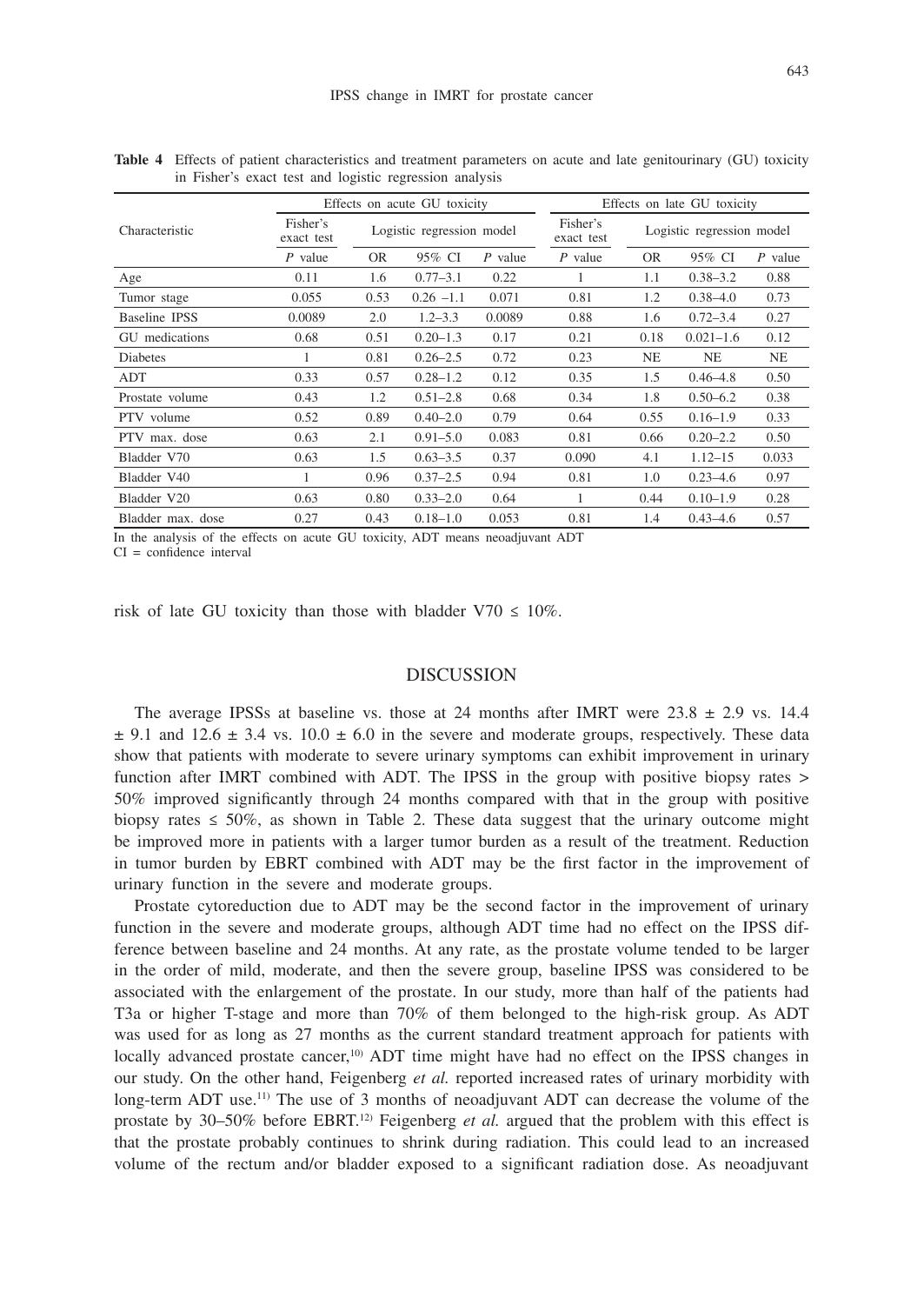ADT was also used for as long as 10 months in our study, such long-term neoadjuvant ADT could rather improve urinary function along with the shrinkage of the prostate. Thus, ADT time might have had no effect on the risk of acute and late GU toxicity in our study.

The average IPSS at baseline vs. that at 24 months after IMRT was  $3.5 \pm 2.1$  vs.  $5.1 \pm 3.6$ in the mild group. This indicates that patients with mild symptoms may have slightly worse symptoms after IMRT combined with ADT. As the prostate volume of patients with mild symptoms tended to be smaller than that of moderate and severe groups, these patients might get smaller benefits of prostate cytoreduction from ADT. The factor causing the worse IPSS in the mild group may be the late toxicity of EBRT itself. In fact, analysis of the effects of patient characteristics and IMRT parameters on late GU toxicities indicated that only bladder V70 was associated with late  $\geq$  Grade 2 GU toxicity. Therefore, the late RT effect might offset the advantage of prostate cytoreduction and reduction in tumor burden by treatment for patients in the mild group. An appropriate dose–volume evaluation of GU toxicity depends on the precise bladder filling between CT simulation and irradiation. In this study, all patients defecated when possible every morning and discharged urine about one hour both before CT simulation and before IMRT to minimize daily variations in the shape and anatomical location of the prostate, and we checked these situations carefully in the daily treatment. The use of image-guided radiation therapy (IGRT) may make it possible to perform an accurate survey for dose–volume models of GU toxicity.

To our knowledge, only one study has investigated the urinary outcome of men treated for prostate cancer with EBRT using IPSS.13) Malik *et al.* reported that patients with pretreatment high IPSS are not at a significantly increased risk of severe GU toxicity or obstructive uropathy compared with patients with lower pretreatment IPSS. Patients with IPSS  $\geq 15$  can have modest improvement in their baseline urinary function over time. In addition, they has reported that potential mechanisms for urinary symptom improvement after EBRT combined with ADT may be related to (1) prostate cytoreduction from neoadjuvant ADT and/or RT, (2) reduction in disease burden, (3) GU medication use, and (4) patient bias. These results are in good agreement with our current study. The results of our current study showed that a one-unit increase of the AUA classification doubled the acute GU toxicity risk. This result is also congruent with that reported by Malik *et al.*<sup>13)</sup> In the current study, the IPSS of the group  $\leq 69$  years improved significantly between baseline and 24 months compared with that of the group  $\geq$  70 years, as shown in Table 2. This indicates that younger patients may exhibit better improvement in their urinary function.

Localized prostate cancer patients usually have some radical treatment choices such as radical prostatectomy, brachytherapy, and IMRT. The results of our study provide useful data for the understanding of urinary function after IMRT combined with long-term ADT and the basis of comparison with other treatments. Three essential points need to be considered when interpreting the results of this study. At first, the lack of IPSS data just before EBRT. Therefore, the result of the current study has to be interpreted as reflecting the results of IMRT combined with long-term ADT. Secondly, when considering the natural course of urinary symptoms in 69 years old men, IPSS scores will increase during the period of two years as natural course. Thirdly, IPSSs of this study were not divided into voiding and storage symptom groups. Voiding symptom may reflect the obstruction caused by pathological changes of the prostate, and storage symptoms may reflect the bladder function such as overactivity caused by IMRT. In order to investigate the factors affecting the symptom change, it is necessary to analyze the IPSS by dividing them into voiding and storage symptom groups.

In conclusion, we present the IPSS courses and the relationships of GU toxicity and the clinical characteristics with pretreatment IPSS in IMRT combined with ADT for localized prostate cancer. Patients with moderate to severe urinary symptoms can exhibit improvement in urinary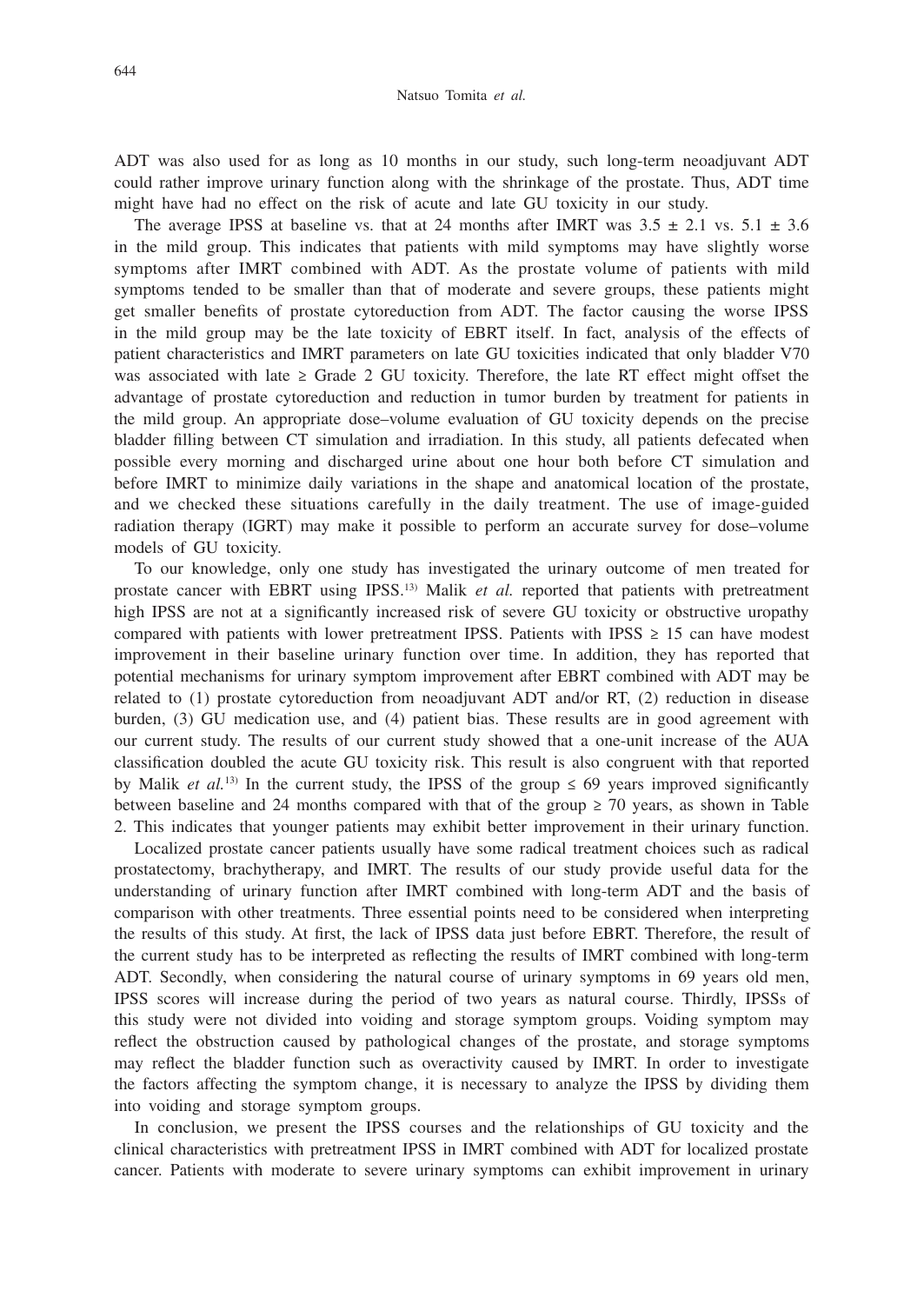function after IMRT combined with ADT, whereas patients with mild symptoms may have slightly worse urinary function. Age, baseline IPSS, GU medications, and tumor burden in the prostate are considered to have an effect on the IPSS changes. The risk of acute GU toxicity will increase in patients with higher baseline IPSS. Late toxicity may be associated with the bladder volume exposed to high doses of IMRT.

# ACKNOWLEDGEMENTS

This work was supported by a Japan Society for the Promotion of Science (JSPS) Grant-in-Aid for Scientific Research, Grant Number 25871226.

# CONFLICTS OF INTEREST

The authors declare no conflict of interest.

# **REFERENCES**

- 1) Michalski JM, Gay H, Jackson A, Tucker SL, Deasy JO. Radiation dose-volume effects in radiation-induced rectal injury. *Int J Radiat Oncol Biol Phys*, 2010; 76: 123–129.
- 2) Tomita N, Soga N, Ogura Y, Hayashi N, Shimizu H, Kubota T, Ito J, Hirata K, Ohshima Y, Tachibana H, Kodaira T. Preliminary results of intensity-modulated radiation therapy with helical tomotherapy for prostate cancer. *J Cancer Res Clin Oncol*, 2012; 138: 1931–1936.
- 3) Takeda K, Takai Y, Narazaki K, Mitsuya M, Umezawa R, Kadoya N, Fujita Y, Sugawara T, Kubozono M, Shimizu E, Abe K, Shirata Y, Ishikawa Y, Yamamoto T, Kozumi M, Dobashi S, Matsushita H, Chida K, Ishidoya S, Arai Y, Jingu K, Yamada S. Treatment outcome of high-dose image-guided intensity-modulated radiotherapy using intra-prostate fiducial markers for localized prostate cancer at a single institute in Japan. *Radiat Oncol*, 2012; 7: 105.
- 4) Yamazaki H, Nakamura S, Nishimura T, Yoshida K, Yoshioka Y, Koizumi M, Ogawa K. Transitioning from conventional radiotherapy to intensity-modulated radiotherapy for localized prostate cancer: changing focus from rectal bleeding to detailed quality of life analysis. *J Radiat Res*, 2014; 55: 1033–1047.
- 5) Valdagni R, Kattan MW, Rancati T, Yu C, Vavassori V, Fellin G, Cagna E, Gabriele P, Mauro FA, Baccolini M, Bianchi C, Menegotti L, Monti AF, Stasi M, Giganti MO, Fiorino C. Is it time to tailor the prediction of radio-induced toxicity in prostate cancer patients? Building the first set of nomograms for late rectal syndrome. *Int J Radiat Oncol Biol Phys*, 2012; 82: 1957–1966.
- 6) Terk MD, Stock RG, Stone NN. Identification of patients at increased risk for prolonged urinary retention following radioactive seed implantation of the prostate. *J Urol*, 1998; 160: 1379–1382.
- 7) Nag S, Beyer D, Friedland J, Grimm P, Nath R. American Brachytherapy Society (ABS) recommendations for transperineal permanent brachytherapy of prostate cancer. *Int J Radiat Oncol Biol Phys*, 1999; 44: 789–799.
- 8) Cox JD, Stetz J, Pajak TF. Toxicity criteria of the Radiation Therapy Oncology Group (RTOG) and the European Organization for Research and Treatment of Cancer (EORTC). *Int J Radiat Oncol Biol Phys*, 1995; 31: 1341–1346.
- 9) Kanda Y. Investigation of the freely available easy-to-use software 'EZR' for medical statistics. *Bone Marrow Transplant*, 2013; 48: 452–458.
- 10) Sridharan S, Dal Pra A, Catton C, Bristow RG, Warde P. Locally advanced prostate cancer: current controversies and optimisation opportunities. *Clin Oncol (R Coll Radiol)*, 2013; 25: 499–505.
- 11) Feigenberg SJ, Hanlon AL, Horwitz EM, Uzzo RG, Eisenberg D, Pollack A. Long-term androgen deprivation increases Grade 2 and higher late morbidity in prostate cancer patients treated with three-dimensional conformal radiation therapy. *Int J Radiat Oncol Biol Phys*, 2005; 62: 397–405.
- 12) Mason M, Maldonado Pijoan X, Steidle C, Guerif S, Wiegel T, van der Meulen E, Bergqvist PB, Khoo V. Neoadjuvant androgen deprivation therapy for prostate volume reduction, lower urinary tract symptom